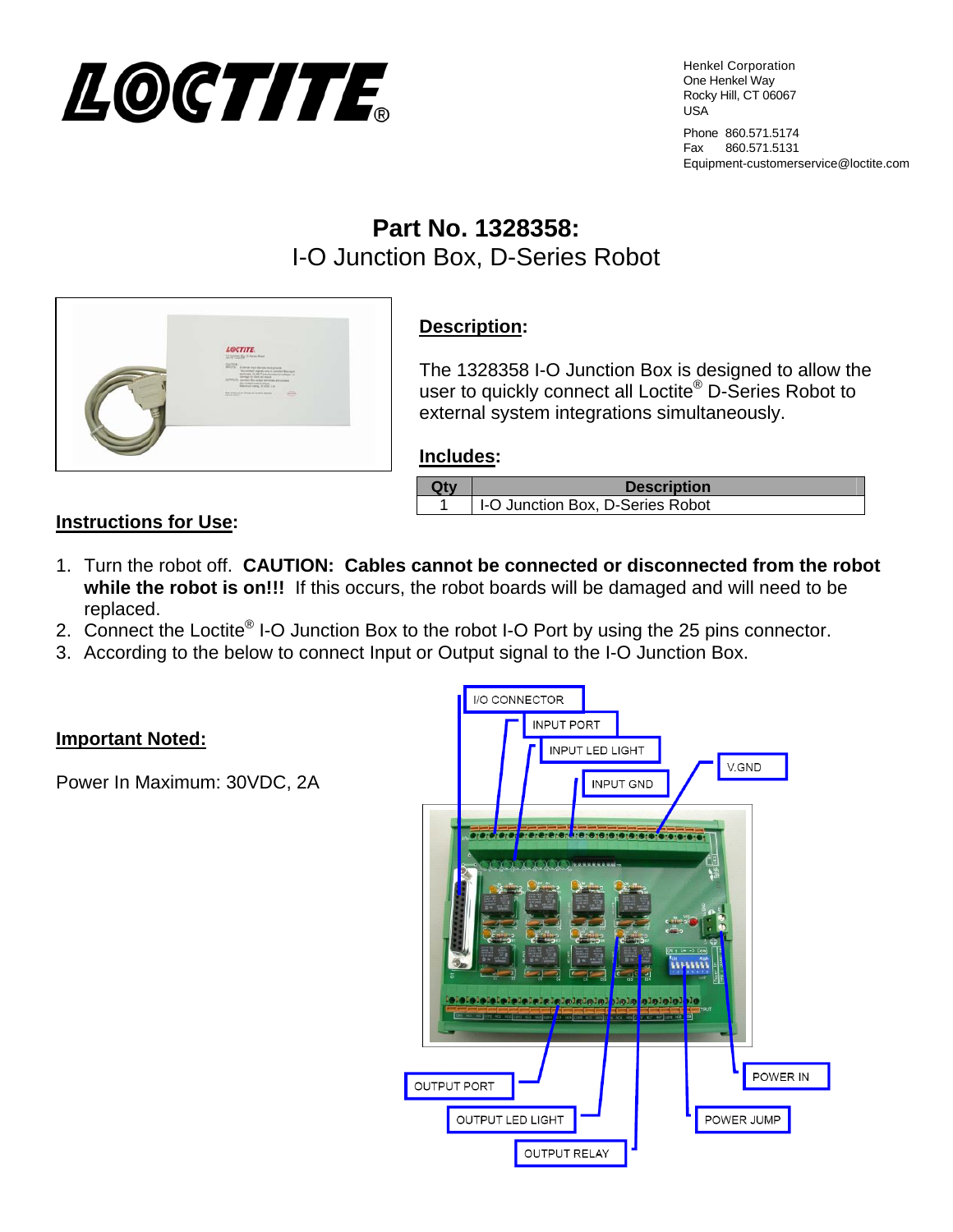### **Input Signal:**

| Pin#           | <b>Description</b> |
|----------------|--------------------|
| 1              | IN#1               |
| $\overline{2}$ | IN#2               |
| 3              | IN#3               |
| 4              | DISP READY IN +    |
| 5              | IN# 5              |
| 6              | IN#6               |
| 7              | LOW LEV IN +       |
| 8              | IN#8               |
| 9              | <b>COM GND</b>     |
| 10             | <b>COM GND</b>     |
| 11             | <b>COM GND</b>     |
| 12             | <b>COM GND</b>     |
| 13             | <b>COM GND</b>     |

#### **Important Notes:**

- 1. To close an input signal, short the circuit between the input pin  $(1 8)$  and a GND / ground pin (any pin # 9 - pin 13).
- 2. Input signals are powered by the robot internal power supply: 12 volts, maximum 2.5 mA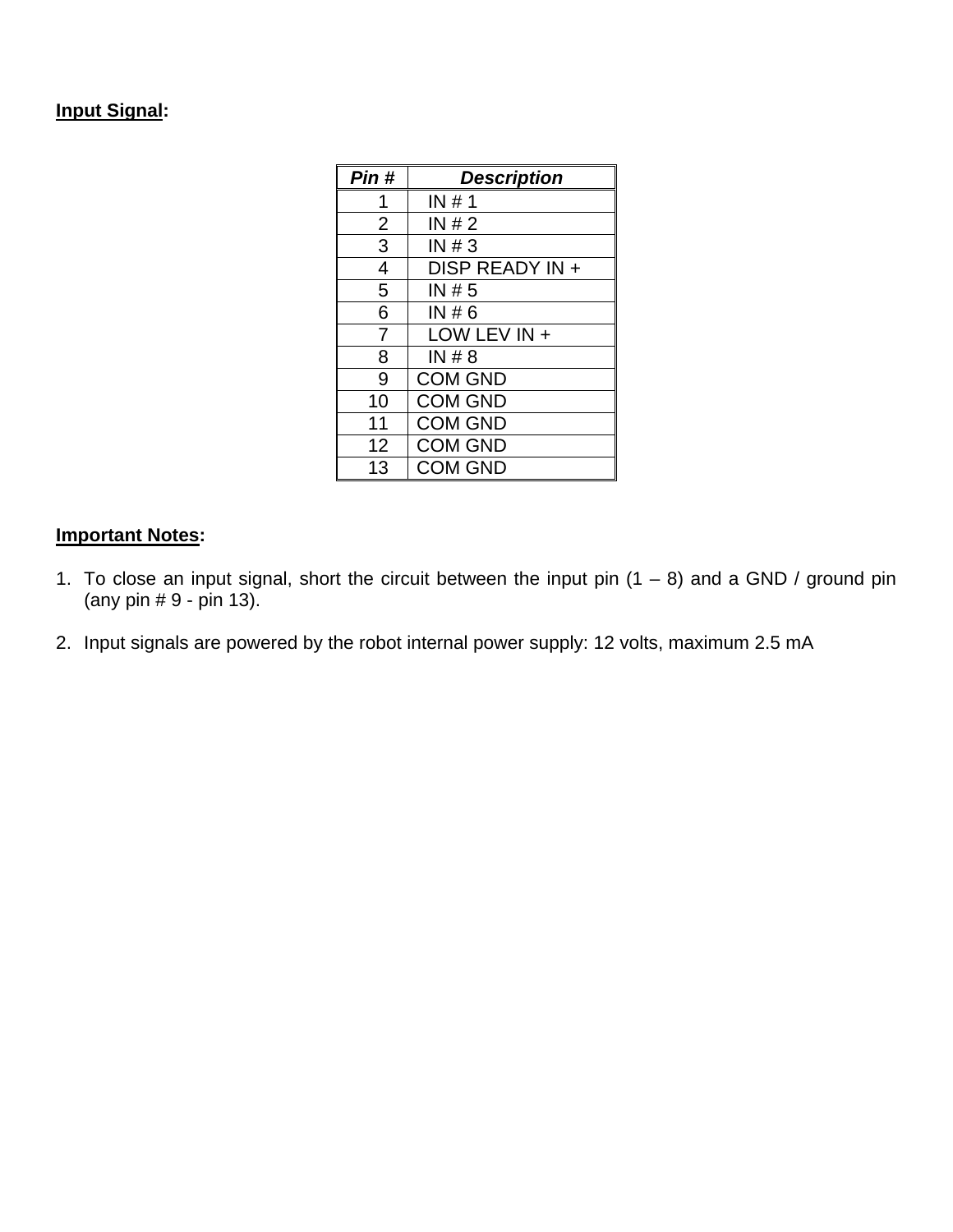#### **Output Signal:**

| Pin# | <b>Description</b> |
|------|--------------------|
| 14   | DISP START OUT -   |
| 15   | OUT#2              |
| 16   | OUT#3              |
| 17   | OUT <sub>#4</sub>  |
| 18   | OUT#5              |
| 19   | OUT <sub>#6</sub>  |
| 20   | OUT #7             |
| 21   | OUT #8             |
| 22   | $COM + 12VDC$      |
| 23   | $COM + 12VDC$      |
| 24   | $COM + 12VDC$      |
| 25   | $COM + 12VDC$      |

#### *Output Type:* Photo-coupler

#### *Output Power:*

- 200D/300D/400D output signals are able to provide a maximum of 12 volts.
- 200D/300D/400D output signals are able to provide a maximum of 250 milliamps per pin.

#### *Function:*

- When the output signal is closed, the circuit between the output pin (pin #14 #21) and the +12 Volt power supply (pin # 22 - #25) is closed.
- The output pin (pin #14 #21) is connected to the power supply GROUND.
- Pins #22 #25 are all the same. They are all connected to the +12 volt power supply.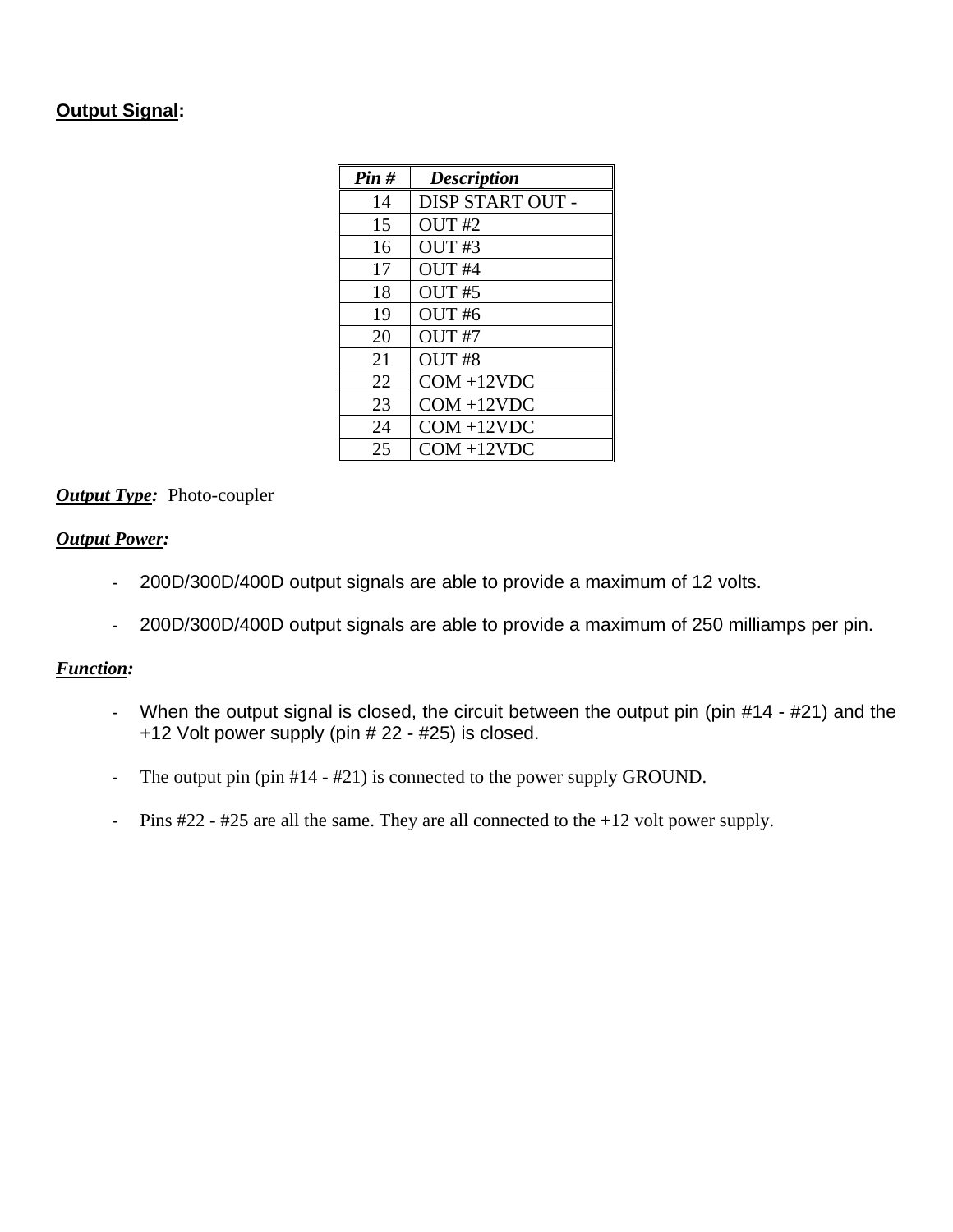## **Input/Output Schematic:**